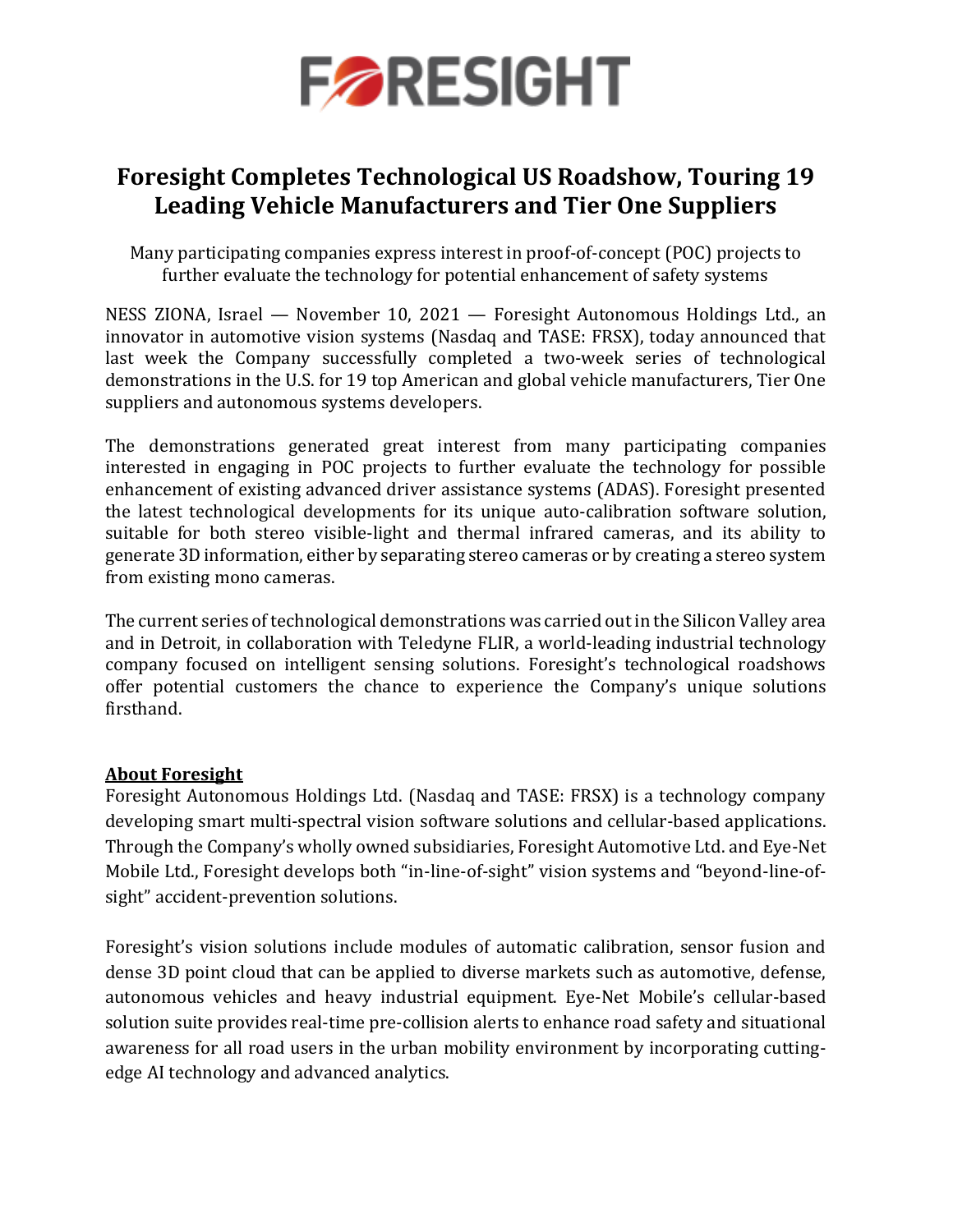

For more information about Foresight and its wholly owned subsidiary, Foresight Automotive, visit [www.foresightauto.com,](about:blank) follow [@ForesightAuto1](https://twitter.com/ForesightAuto1) on Twitter, or join [Foresight Automotive](https://www.linkedin.com/company/foresight-automotive/) on LinkedIn.

# **Forward-Looking Statements**

This press release contains forward-looking statements within the meaning of the "safe harbor" provisions of the Private Securities Litigation Reform Act of 1995 and other Federal securities laws. Words such as "expects," "anticipates," "intends," "plans," "believes," "seeks," "estimates" and similar expressions or variations of such words are intended to identify forward-looking statements. For example, Foresight is using forward-looking statements in this press release when it discusses that the demonstrations generated great interest from many participating companies interested in engaging in POC projects to further evaluate the technology for possible enhancement of existing ADAS. Because such statements deal with future events and are based on Foresight's current expectations, they are subject to various risks and uncertainties, and actual results, performance or achievements of Foresight could differ materially from those described in or implied by the statements in this press release.

The forward-looking statements contained or implied in this press release are subject to other risks and uncertainties, including those discussed under the heading "Risk Factors" in Foresight's annual report on Form 20-F filed with the Securities and Exchange Commission ("SEC") on March 30, 2021, and in any subsequent filings with the SEC. Except as otherwise required by law, Foresight undertakes no obligation to publicly release any revisions to these forward-looking statements to reflect events or circumstances after the date hereof or to reflect the occurrence of unanticipated events. References and links to websites have been provided as a convenience, and the information contained on such websites is not incorporated by reference into this press release. Foresight is not responsible for the contents of third-party websites.

## **Investor Relations Contact:**

Miri Segal-Scharia CEO MS-IR LLC [msegal@ms-ir.com](mailto:msegal@ms-ir.com) 917-607-8654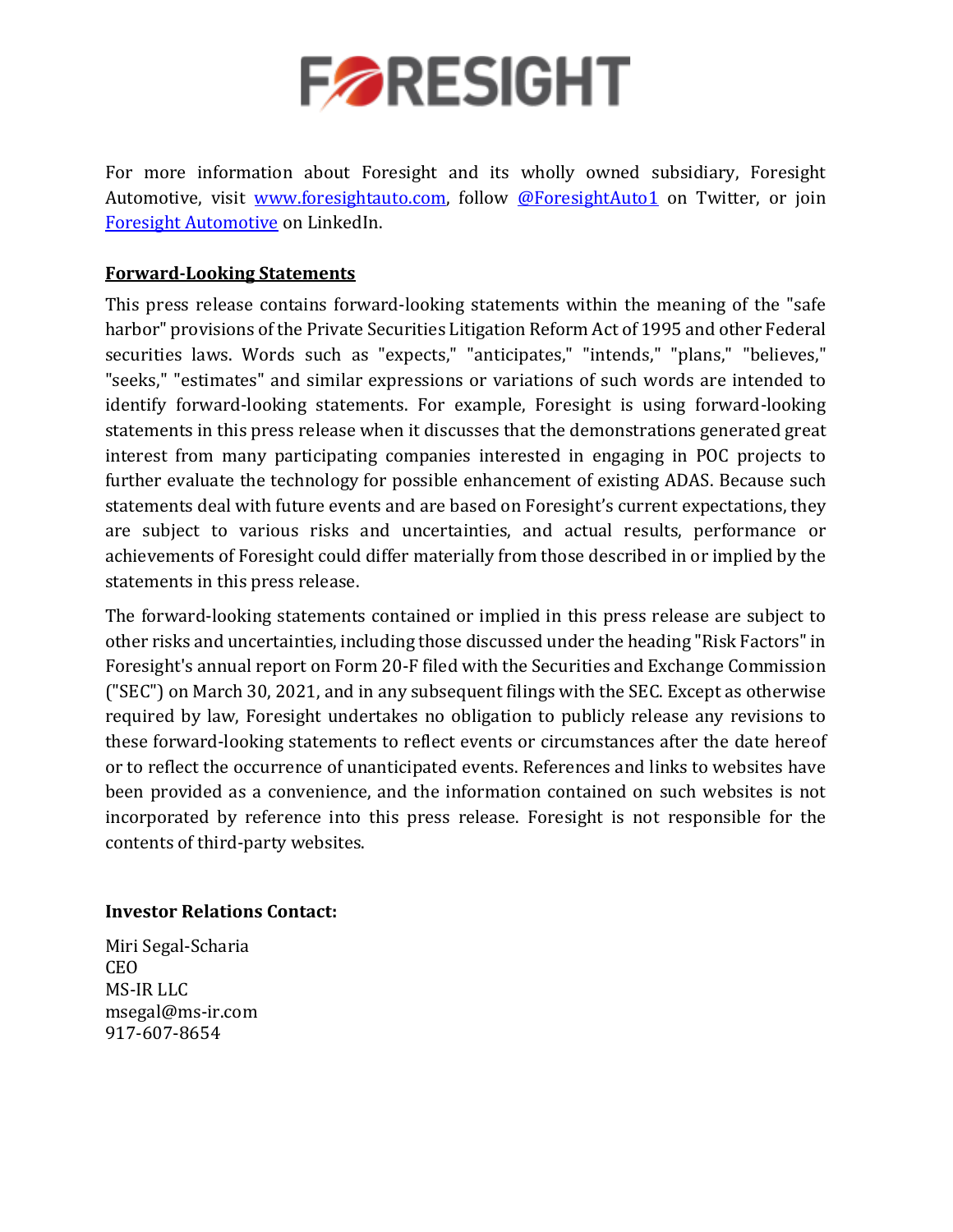

*תרגום נוחות - הנוסח המחייב הוא נוסח הדיווח באנגלית* 

# **פורסייט השלימה סבב הדגמות טכנולוגיות בארצות הברית עבור 19 יצרני רכב מובילים וספקי משנה )One Tier )**

# **חברות רבות שהשתתפו הביעו עניין בפרויקטים של הוכחת היתכנות ) POC )על מנת להמשיך ולבחון את הטכנולוגיה לצורך שיפור פוטנציאלי של מערכות בטיחות**

נס ציונה, ישראל, 10 בנובמבר, 2021 - חברת פורסייט אוטונומס הולדינגס בע"מ, המתמחה בתחום מערכות ראייה ממוחשבות לרכב, שמניותיה נסחרות בבורסות נאסד"ק ותל אביב )סימול: FRSX), הודיעה היום כי בשבוע שעבר החברה השלימה בהצלחה סדרה של הדגמות טכנולוגיות בת שבועיים בארה"ב, עבור 19 יצרני רכב אמריקאי ים וגלובאליים מוביל ים, ספקי One Tier ומפתחי מערכות אוטונומיות.

ההדגמות עוררו עניין רב מצד חברות רבות שהשתתפו בסדרת ההדגמות, המעוניינות לבצע פרויקטים של POC על מנת להמשיך ולבחון את הטכנולוגיה לצורך שיפור פוטנציאלי של מערכות סיוע לנהג מתקדמות קיימות )ADAS). פורסייט הציגה את הפיתוחים הטכנולוגיים העדכניים ביותר עבור פתרון תוכנת הכיול האוטומטי הייחודי שלה, המתאים הן למצלמות סטריאו אור נראה סטריאו והן למצלמות אינפרא אדום תרמיות, ואת היכולת שלה ליצור מידע תלת מימדי, בין אם על ידי הפרדת מצלמות סטריאו או על ידי יצירת מערכת סטריאו ממצלמות מונו קיימות.

סדרת ההדגמות הטכנולוגיות התקיימה באזור עמק הסיליקון וכן בדטרויט, בשיתוף עם חברת FLIR Teledyne, חברת טכנולוגיה תעשייתית מובילה בעולם, המתמקדת בפתרונות חישה חכמים. ההדגמות הטכנולוגיות של פורסייט מציעות ללקוחות פוטנציאליים הזדמנות לחוות באופן ישיר את הפתרונות הייחודיים של החברה.

### **אודות פורסייט**

פורסייט אוטונומס הולדינגס בע"מ )סימול בבורסת נאסד"ק ות"א: FRSX )היא חברה טכנולוגית המפתחת פתרונות תוכנה לראייה ממוחשבת מולטי-ספקטרלית ויישומים מבוססי תקשורת סלולרית. באמצעות פורסייט אוטומוטיב בע"מ ואיי-נט מובייל בע"מ, חברות הבת אשר בבעלותה המלאה, פורסייט מפתחת מערכות ראייה ממוחשבת "sight of-line-in "וכן פתרונות למניעת תאונות דרכים "מעבר לטווח הראייה".

פתרונות הראייה הממוחשבת של פורסייט כוללים מודולים של כיול אוטומטי, היתוך חיישנים וענן נקודות תלת-ממדי צפוף, הניתנים ליישום בשווקים שונים כגון שוק הרכב, השוק הבטחוני, כלי רכב אוטונומיים וציוד תעשייתי כבד. חבילת הפתרונות הסלולרית של איי-נט מובייל מספקת התרעות אודות התנגשות קרובה בזמן אמת על מנת לשפר את הבטיחות בדרכים והמודעות הסביבתית של כל משתמשי הדרך במרחב העירוני על ידי שילוב טכנולוגיות מתקדמות של בינה מלאכותית וניתוח נתונים.

למידע נוסף אודות פורסייט וחברת הבת שלה, פורסייט אוטומוטיב, בקרו באתר החברה [com.foresightauto.www,](http://www.foresightauto.com/) עקבו אחרי [1ForesightAuto](https://twitter.com/ForesightAuto1/) @בטוויטר, או הצטרפו לעמוד החברה [Foresight](https://www.linkedin.com/company/10469458/) [Automotive](https://www.linkedin.com/company/10469458/) בלינקדאין .